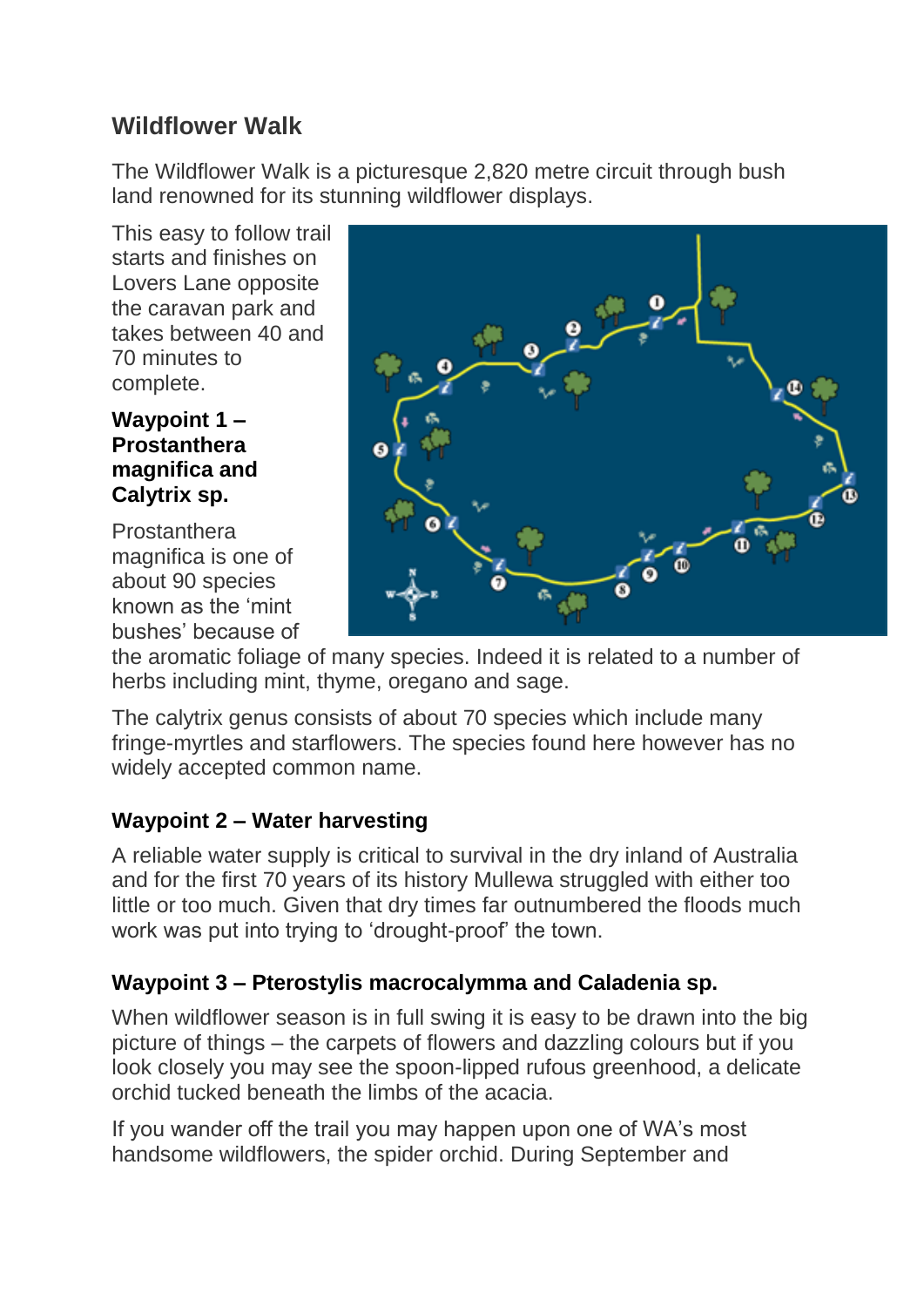October creamy white flowers trail their elegant filamentous petals which can be up to 10cm from head to toe!

#### **Waypoint 4 – Cephalipterum drummondii.**

One of the daisy family this species is commonly known as the pompom head and appears from July to October as long as good rain has fallen in May or June at least 25mm.

### **Waypoint 5 – Acacia tetragonophylla and Acacia aneura**

Many of the trees growing along the Wildflower Walk are known as Acacia tetragonophylla or locally as Gurarra. The species produces tasty and nutritious seeds but is commonly known across Australia as 'Dead Finish'. Why?

Do you think you would know a mulga if you saw one? Local Wajarri people call it Yalurr but there are precious few along the trail. Nonetheless mulga is perhaps the most widespread of all inland tree species.

### **Waypoint 6 – Schoenia cassiniana**

The pink everlasting is said to be the signature species of wildflower season in the Midwest and Murchison regions. After winter rains it grows massive carpets along road verges, across open flats and throughout the mulga scrub.

### **Waypoint 7 – Brachyscome iberidifolia and Podolepis canescens**

Another species from the everlastings family, locally it is known as 'native daisy' and across Australia as the Swan River daisy.

Typical of the everlasting family this species only appears after winter rain. The flowers are generally yellow though sometimes they can range towards a golden orange.

### **Waypoint 8 – Borya sphaerocephala**

Commonly known as 'pincushions' the small spiky looking plant appears from August to October. In a good season the white flowers can look like a fine coating of snow against the bright green foliage.

### **Waypoint 9 – Trachymene ornate and Almost a Mining Town**